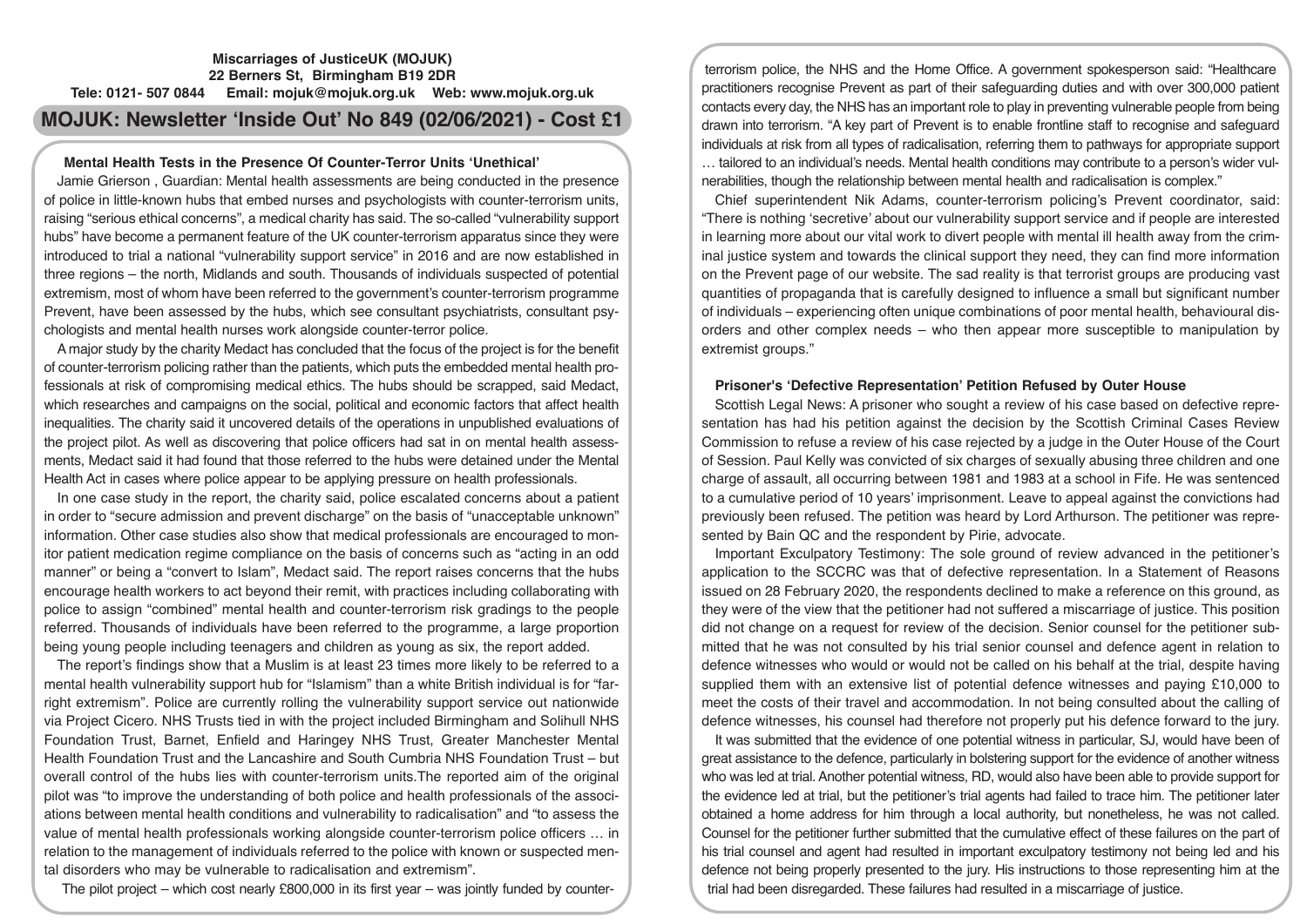The respondents had rejected the petitioner's arguments on the grounds that the decisions complained of fell within the reasonable exercise of counsel's discretion. It was submitted that there was no factual basis for this conclusion, and that no reasonable decision maker would have reached it. In response to the petition, counsel for the respondents submitted that the SCCRC had made a lawful response to the material before them. Reasonableness could only be assessed on the basis of the material that the decision maker had available to it at the time that it made its decision, and the decision was within the reasonable range of responses to the facts before them.

Elephant Trap: In his opinion, Lord Arthurson began: "The way in which [a] defence is conducted is a matter for the professional judgement of counsel and criticism of strategic or tactical decisions as to how that defence should be presented will not be sufficient to support a defective representation appeal if these decisions were reasonably and responsibly made by counsel in accordance with his or her professional judgement." On the arguments made in this case, he said: "Senior counsel's submission in the present case amounted to a contention that if those representing an accused at trial had received funding to secure the attendance of witnesses and that the accused had indicated an express wish that witnesses X and/or Y be led as part of the defence case, then counsel at the trial had in effect no right to decline to lead such a witness whom she or he was expressly instructed or expected to lead."

Criticising this approach, he continued: "This is the very elephant trap identified by the court in [Hughes v Dyer (2010)], in which the Court made crystal clear that such a premise or contention cannot as such form the basis of a claim for defective representation." Holding that the correct question was whether the petitioner's line of defence was fully laid before the court, Lord Arthurson said: "The question as to whether the line of defence was presented to the jury is intrinsically connected to the fundamental issue at large before the respondents within their purview as the specialist tribunal upon which Parliament has conferred a particular review role within the statutory scheme set out in terms of the [Criminal Procedure (Scotland) Act 1995]."

He continued: "The respondents have reached clear conclusions on the key question of miscarriage of justice, applying the correct test in the context of a defective representation claim such as this, and given full and cogent reasons in respect of the material available in the review exercise before them." Lord Arthurson concluded: "What this amounts to is really a disagreement, albeit as it was presented a profound one, which has been characterised in the petition, erroneously in my opinion, as an error of law. The petitioner was in this way asking this court, which had not heard the evidence, to take in hindsight a view about the weight that certain evidence which was not led would have carried with the jury at the trial." For these reasons, the petition was refused.

## **Serious Violence Reduction Orders**

*Lee Bridges, IRR:* The Police, Crime, Sentencing and Courts Bill reintroduced to Parliament contains provisions for a significant extension in the use of police stop and search powers under new Serious Violence Reduction Orders (SVROs). Those who are made subject to such orders will be marked out to be stopped and searched at any time and in any public place, ie, without the normal requirement for the police officer to have 'reasonable grounds' for suspecting that the person stopped is in possession of a knife or other offensive weapon at the time.

While such 'suspicionless' stops and searches can be authorised for use by the police under what is known as Section 60. [i] such authorisations are limited as to both the time period and specific location where they can be used. By contrast, SVROs will last for a minimum of six months and up to a maximum of two years, and they can be renewed and extended further

on the application of the police. They can also be executed in any police area in the country. To give effect to this, those subject to SVROs will be legally required to notify the police in any areas they move to or choose to reside for more than a month, and failure to do so will itself constitute a criminal offence punishable by up to two years' imprisonment.

Plans for such orders were originally put forward in the Conservative Party manifesto for the 2019 General Election, which promised that 'police will be empowered by a new court order to target known knife carriers, making it easier for officers to stop and search those convicted of knife crime'. From this, it might be supposed that use of SVROs would be restricted to those 'convicted of knife crime'. However once re-elected, home secretary Priti Patel issued a consultation document[ii] proposing that SVROs could be applied to any person aged 18 and over who is convicted of an offence involving a knife or other offensive weapon. This change, which is now contained within the proposed legislation, significantly expands both the number of people who could be subject to SVROs and, given the legal definition of an 'offensive weapon' as 'any tool made, adapted or intended for the purpose of inflicting mental or physical injury upon another person', the circumstance in which they could be imposed.

But the proposed legislation goes even further in seeking to widen the potential use of SVROs. As may be expected, the Bill provides that a court may impose an SVRO on any person aged 18 or over who it has convicted of an offence involving the use of a bladed article or other offensive weapon or who had such a weapon with them when the offence was committed. However, it also allows for an SVRO to be made in respect on any person aged 18 or over who is convicted of an offence, not necessarily one involving his or her own use or possession of a bladed article or other offensive weapon, but who is found on a balance of probabilities to have known or ought to have known that another person would use or be in possession of such a weapon in the commission of an offence.

Those familiar with the history of the controversial legal doctrine of 'joint enterprise' – a form of guilt by association – will recognise the terminology in which this latter provision is cast. Joint enterprise is commonly used in situations where a group of people are involved or present when an offence is committed in order to hold all members of the group criminally liable for a crime committed by only one or some members of the group. For example, where one member of a group (the principal party) uses a knife to kill or injure someone, other members of the group (the secondary parties) can, under the doctrine of joint enterprise, also be convicted of having caused the death or injury to that person. Prior to 2016, such a conviction could be obtained if it was shown that the secondary party merely had 'foresight' (ie, had known or ought to have known) that a knife was being carried by the principal and might be used in the commission of the offence. However, following the judgment of the Supreme Court in the case of R v Jogee[iii] the test for such a conviction was strengthened so that it required proof beyond a reasonable doubt that the secondary party intended to encourage or assist the principal in carrying out the knife attack. This change somewhat limited the police and prosecuting authorities in their use of joint enterprise to widen the net of those who could be successfully prosecuted where groups are involved or present when a crime is committed.

Effectively, then, the government is proposing that the concept of 'foresight', discarded after R v Jogee, should be revived as a means of imposing SVROs on secondary parties caught up in situations where knives or other offensive weapons have been used or possessed by others in the commission of an offence. Even though these secondary parties may have been acquitted in joint enterprise proceedings of responsibility for the main offence (or not prosecuted at all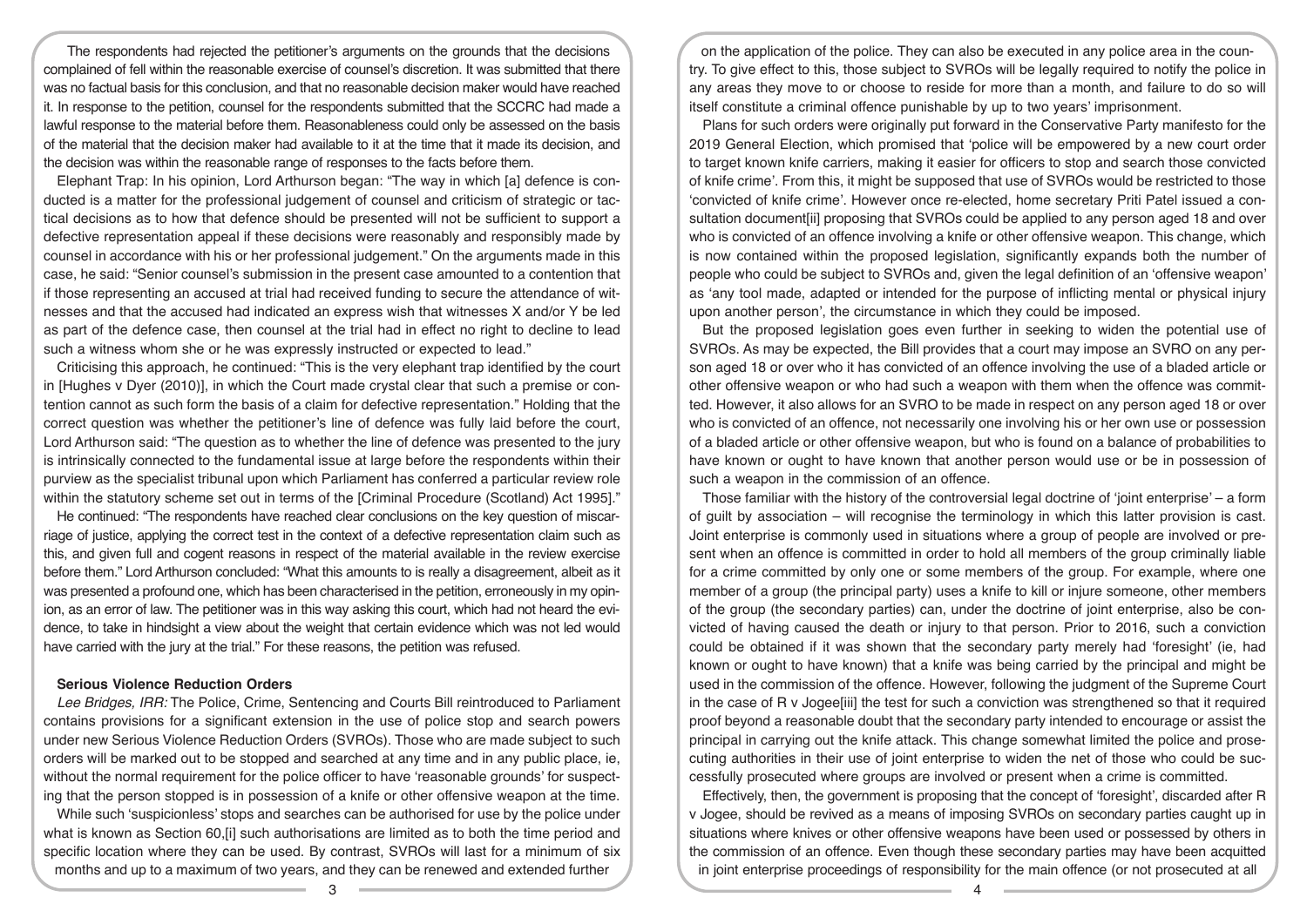for this), so long as they have been convicted of some other offence, not necessarily involving their own use or carriage of a knife or other offensive weapon, they could still be made subject to an SVRO. Moreover, the Bill provides not only that the courts can impose SVROs on the basis of proof on a balance of probabilities, but can also take account of evidence that would have been inadmissible in the criminal proceedings in which the offender was originally convicted. This latter provision opens the door for the police and prosecution to use various forms of hearsay and so-called 'intelligence',[iv] which might have been excluded from the original criminal proceedings, as a means of justifying the imposition of an SVRO.

In March of this year the government, in its official conclusions following the original consultation on SVROs, stated that it did 'not believe that it would be appropriate to extend SVROs to individuals who have not committed an offence involving the carriage or use of a weapon.'[v] However, this is precisely what could happen under the provisions of the Bill as outlined above. It is also interesting to observe that in the original consultation on SVROs the justification used by the Home Office for widening their scope to include all offensive weapons, not just knives, was that limiting them just to knife offences might provide an incentive for offenders to use other, equally dangerous weapons instead. Viewed in the context of the above analysis, the way the Police, Crime, Sentencing and Courts Bill has been drafted in terms of the wide conditions and circumstances in which SVROs can be imposed could be said to provide a similar incentive for the police, prosecutors and courts to adopt a dragnet approach in terms of their implementation and enforcement of such orders. For example, where someone is found to have used or been in possession of a knife, the police might seek to find grounds for arresting others present for separate offences, especially if they are previously 'known to the police', in order to be able to seek SVROs and the wider powers of stop and search they will provide in relation to such persons.

Home Office indifferent to discriminatory impact. It will come as no surprise who is most likely to be the target of SVROs. Citing statistics from 2019 on the ethnicity of those convicted nationally of knife and other offensive weapon crimes, the original Home Office consultation on SVROs noted that 70 percent were white and the remainder from ethnic minorities, largely black people. Figures were also quoted showing that black adults were 7.16 times more likely to be sentenced for knife or other offensive weapon crimes than white adults. However, this is a lower rate of disproportionality than that found in the use of stop and search, where black people were 9.7 times more likely to be stop and searched than white people. From this the consultation paper drew the following conclusion as regards the probable use of SVROs: It is likely that most people who are made subject to SVROs will be White, adult males, although it may be that a disproportionate number of Black people are impacted, Black adult males in particular. In addition, we know that … Black people [were] 9.7 times as likely to be stopped as those who were White. This may mean that people from an ethnic minority who are subject to an SVRO are more likely to be searched in practice.

The implication of this is that the government is going forward with SVROs fully expecting that they will be imposed more readily on black offenders who are convicted of relevant offences than white offenders in the same position and that, once in force, black people subject to such orders will also be stopped and searched under them more often than white people who have been given SVROs. Nor will this occur just by happenstance, but rather as a function of deliberate policing strategies and tactics in addressing issues of serious violence.[vi] As the government's conclusions following the SVRO consultation noted:

The Government believes that the most effective use of SVROs will be achieved through

incorporating SVROs within an area's wider violence reduction and crime reduction strategies and tactical plans. This means the extent to which an SVRO is used in relation to a specific individual may vary significantly, dependent upon a range of factors, including consideration of community information, intelligence, and a range of protective and risk factors around that individual over the lifespan of an order. If the Government appears indifferent to the racially discriminatory effects SVROs may have, it is equally unconcerned about the potential misuse of SVROs. Again, the original Home Office consultation document acknowledged that in enforcing SVROs:

[T]here may be cases of mistaken identity. There may also be cases when an officer genuinely believes that an SVRO has been made when it has not, or that an SVRO is current when it has expired. We want to strike the right balance between ensuring that the police are able to search people who have an SVRO, while minimising the risk that they stop and search the wrong person. Yet, the Police, Crime, Sentencing and Courts Bill is silent on what legal remedies will be available to those who are wrongly stopped and searched (whether by mistake or deliberately) on the pretext of their being subject to an SVRO or the sanctions that might be applied to police officers who undertake such unlawful searches.

In summary, SVROs will have the effect of severely restricting the freedom of movement of those who are made subject to them over extended periods, which may be considerably longer than the sentences they receive for the offences which made them liable for SVROs in the first instance. It will also put them at risk of persistent harassment by the police (from which there is no protection in the Bill) and of having their rehabilitation and reintegration into the community undermined, not least because of indirect effects of being legally labelled as 'persistent knife carriers' on their access to employment, education and other social opportunities. This will be particularly detrimental to those who are made subject to SVROs under the joint enterprise-type provisions of the Bill as discussed above, who have not themselves been convicted of using or carrying a knife or other offensive weapon, contrary to the government's professed intentions following its earlier consultation. And all of these consequences are likely to fall disproportionately on black people, something which the Government admits unapologetically as likely to be the case.

### **37,000 Arrests of Women Each Year Result in no Further Action**

Kyran Kanda, Justice Gap: Black women remain twice as likely to be arrested as white women. The unnecessary arrests of thousands of women each year is a drain on police resources and a misuse of public funds, according to a new report by MPs and peers this week. The APPG on Women in the Penal System has found that an estimated 37,000 arrests of women each year result in no further action. The APPG obtained data from 5 police forces and the Home Office and questions why so many of these arrests happen in the first place. The report follows the APPG's inquiry into reducing arrests of women in England and Wales. It finds that one police force made 9 arrests of women and girls in a single day of which 6 resulted in no further action and another force made 17 arrests of which 13 resulted in no further action.

It is often the case that no-further-action arrests are in relation to incidents in the home where female victims have lashed out, the report says. The briefing warns against the inappropriate use of arrest against women who have been the victims of crime or exhibiting challenging behaviour. An example provided by one of the five police forces involved a woman being arrested for assault who showed signs of being a suicide risk. The briefing recommends police forces review cases to improve practices and learn lessons, particularly relating to how officers are deployed to incidents involving women.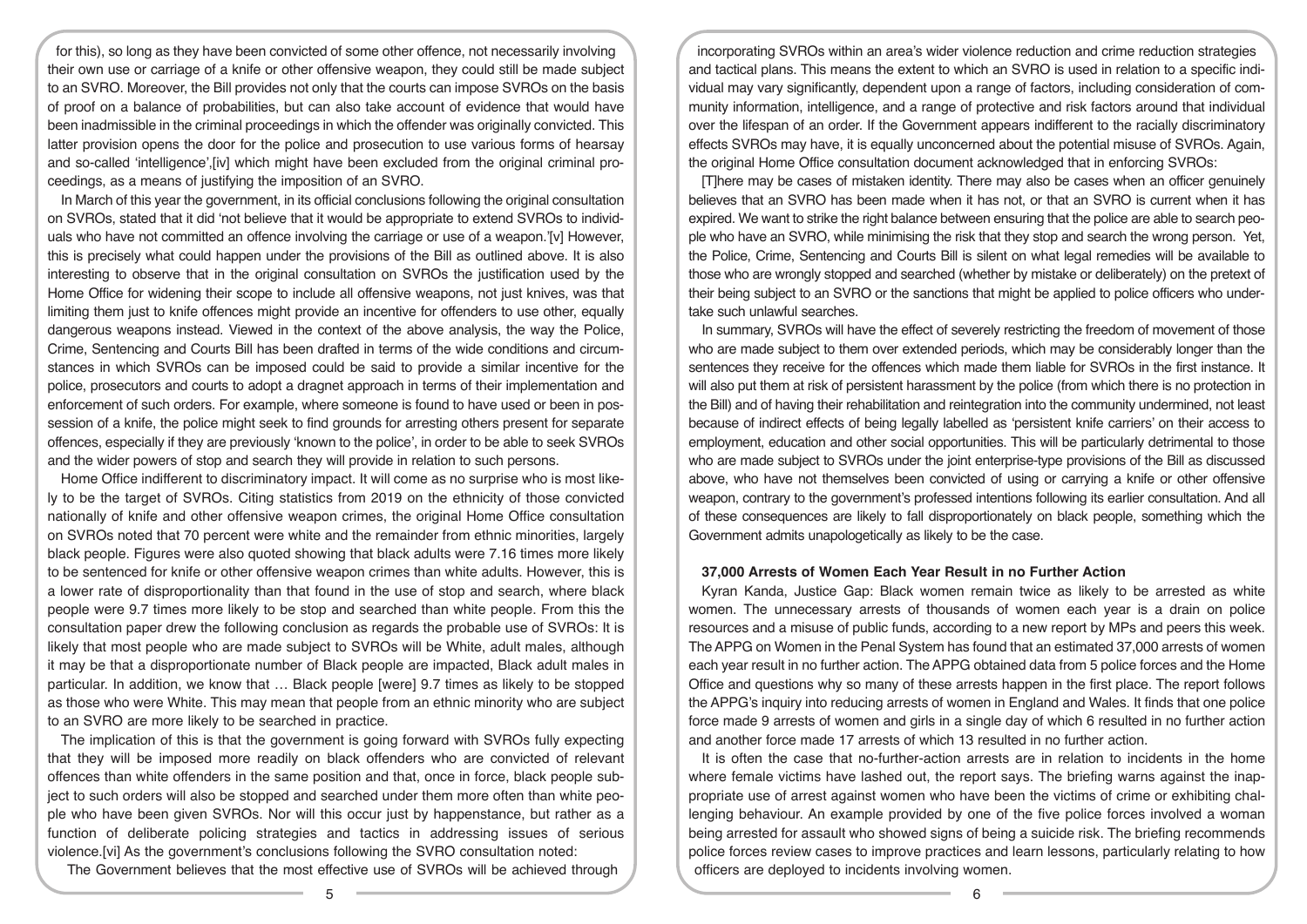The MPs call for a more nuanced approach to dealing with conflicts in the home as current policies bring women into the criminal justice system for low-level family disputes. Data provided by the five forces showed that women were calling the police to report domestic abuse but were arrested when their partner stated that they were victims. Officers should assess when an arrest is disproportionate and instead focus on resolving disputes in other ways, the report recommends. The briefing explains that training of front-line staff is vital. In larger urban areas police officers may lack local knowledge when deployed to incidents. Training can improve officers' understanding of how to reduce unnecessary arrests if they are first responders.

The briefing calls on officers to use restorative solutions to defuse confrontation and reduce unnecessary arrests. The report highlights that such solutions can better address the underlying sources of tension in the home. The report also cites a 2002 survey by The College of Policing (2020) which found that around a quarter (26%) of officers said that not enough time was spent on training in essential communication and only half (52%) said training had taught them how to defuse confrontation. The report references domestic abuse research that found that police officers would, at times, arrest because they feared senior officers would criticise them if they did not. The College of Policing guidance on domestic violence does not state that arrest is mandatory for domestic violence incidents. The reports considered detention under the Mental Health Act and agreed that police stations are not 'a place of safety' to detain people under the Act. According to police data, a police station was used as a place of safety in less than 0.5% of mental health detentions.

## **Guatemala Prison: Inmates Beheaded in Deadly Gang Fight**

Police in Guatemala said at least seven prisoners have been killed during a fight between rival gangs in jail in Quetzaltenango. Most of them were beheaded as members of the Mara Salvatrucha and Barrio 18 gangs attacked each other. The prison, 200km (125 miles) from the capital, was built to house 500 inmates but has more than 2,000. Some 500 police officers were deployed to take control of the prison, National Police spokesman Jorge Aguilar said. Police sources told local media one of the inmates had ordered the attack on rival gang members in retaliation for the murder of his wife, who had been shot dead by two men on motorbikes hours earlier. According to the source, the inmate behind the violence is serving a sentence for murder. Almost half of the roughly 3,500 violent deaths a year in Guatemala are carried out by gangs, officials say.

#### **HMP Ford – Urgent Need to Improve Rehabilitation Work**

HMP Ford, a men's open prison in West Sussex, was found by inspectors to be falling short in its work to support prisoners' rehabilitation and preparation for release into the community. COVID-19 restrictions over the last year had had a significant impact on many prisoners "who had worked hard to progress to open conditions, only for further potential progress to be frustrated by a national ban on temporary release. Prisoners who had expected to be working in the community and rebuilding family ties on resettlement licence instead found themselves, literally, confined to barracks. There were few prisoners in education, vocational training or community placements, which indicated weaknesses in the planning for recovery. Release on temporary licence had started to ramp up, but ultimately there were too many unemployed and unoccupied prisoners who were bored, demotivated and unable to progress in the way they had expected."

"Ford had one of the highest rates of return to closed conditions in the open estate, which supported the view of many prisoners who said the threat of recategorisation was used unfairly to

control their behaviour and sometimes deterred them from speaking out about issues affecting them. All of this was contributing to a culture that felt far from rehabilitative." The inherent limitations of the old and worn accommodation at Ford, this did not excuse the poor cleanliness and shabby conditions we found. It was clear that there had been little oversight of standards in the residential accommodation. It was unacceptable that, during a pandemic, access to laundry facilities and the provision of soap was so poor. We saw prisoners cleaning their underwear and dishes in buckets in shared toilet areas, which we would not expect to see in a modern prison service, let alone in an open prison that should be promoting and supporting independent living skills."

#### **Winston Augustine, Left Left to Die, in a State of Severe Pain and Starvation in Segregation**

INQUEST: Winston Augustine, 43, died on Thursday 30 August 2018 at HMP Wormwood Scrubs. An inquest has concluded that multiple failures by the prison service to meet Winston's basic needs directly contributed to his death. Winston had a Mixed ethnic background of Black Caribbean and White British. He had been transferred to the segregation unit on 28 August 2018 and was found hanging in his cell 48 hours later. The inquest heard evidence that during his time on the segregation unit Winston's cell door was not unlocked, he did not receive any food or exercise, was not able to shower or make a phone call, and received only one low dose of his pain relief medication. At the time of his death Winston was in a state of ketoacidosis suggestive of starvation. The jury found that a failure to provide food was a contributing factor to Winston's death. Following the jury's conclusion, the coroner stated that it was a matter of 'greatest concern' and a 'violation of Winston's dignity' that in an English prison he didn't receive food for as long as he did.

The inquest was told by prison officers that they did not consider it safe to open Winston's cell door to provide him with food and access to medication, describing him as non-compliant. The prison's then Head of Safer Custody gave evidence that she was 'amazed' and 'horrified' to learn of this on the day after Winston's death, stating that "in every prison in the country men and women are offered three meals a day". She confirmed that the situation should have been escalated to senior officers on the 29 August and described the failures as 'a wrongdoing'. The jury concluded that factors contributing to Winston's death included a lack of communication, inadequate recording and use of documentation, and no use of escalation procedures. Winston suffered from chronic pain caused by kidney stones and was prescribed a daily slow-release dose of the strong painkiller Tramadol. A prison doctor who conducted a GP and medication round on the morning of 29 August was told by prison officers that Winston was too aggressive to be seen, therefore did not approach his cell. He told the inquest that in retrospect he should have insisted on speaking to Winston himself through the cell door and has since reflected on his practice. Later on the afternoon of 29 August a nurse was able to dispense a single low dose of painrelief medication by pushing it under Winston's cell door in a situation described by the nurse as 'inhumane'. A second nurse who conducted the medication round on 30 August was told by officers that Winston had refused his medication, although she did not hear any words from his cell. When she asked to see her patient she was again told by officers that he was too aggressive to be seen. The jury found that the failure to provide medication was a contributing factor to Winston's death. As a result of missing two daily doses of his pain relief Winston would have been in severe pain at the time of his death. The inquest heard evidence that he would also have been in the early stages of withdrawal from Tramadol leading to feelings of psychological distress. Winston was found hanging in his cell at 16:47 on 30 August 2018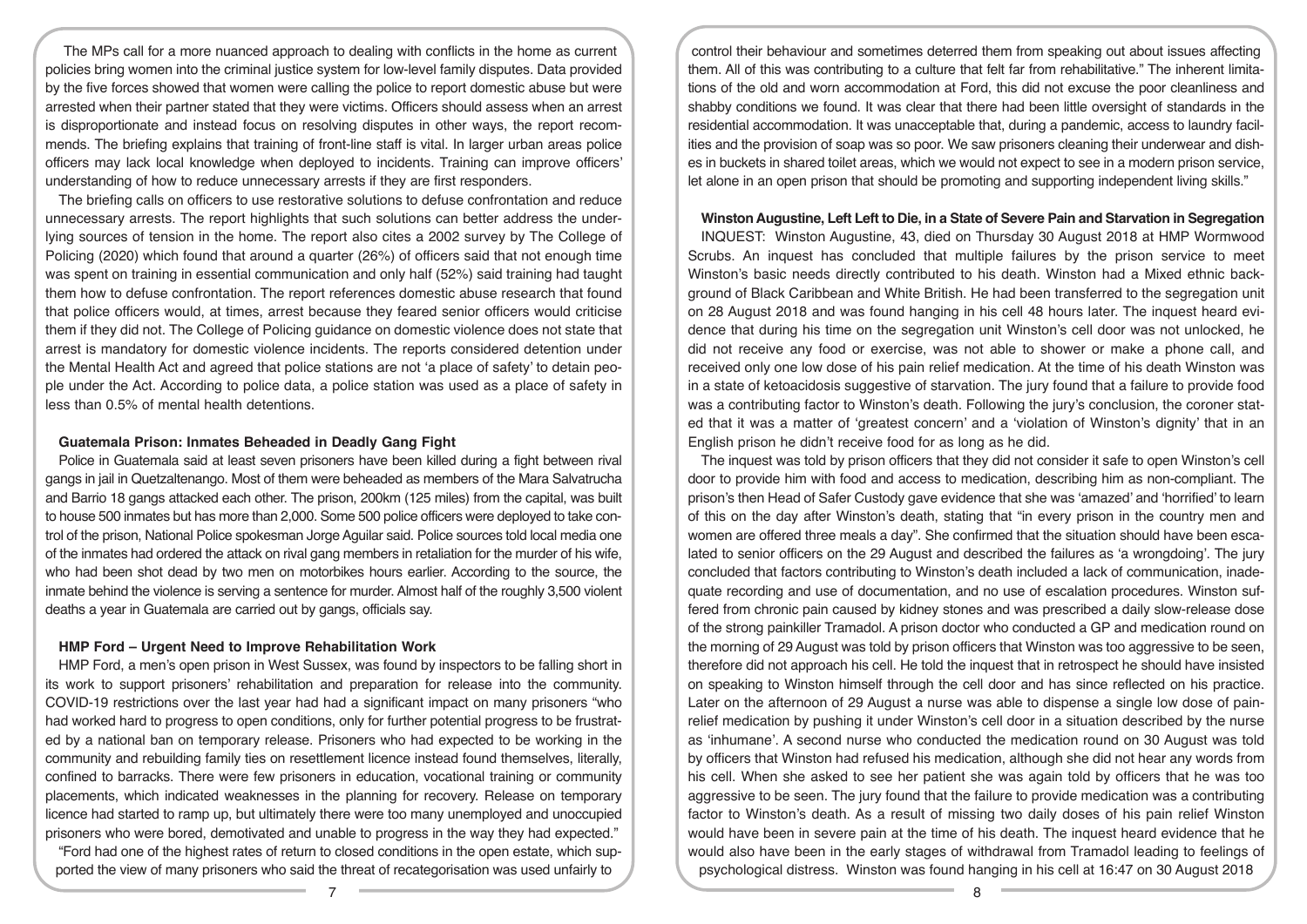and was pronounced dead at the scene. Witnesses described Winston as being 'very very cold' and in a state of rigor mortis when he was found. Pathologists gave evidence that although calculating time of death is not an exact science, based on the observed rigor mortis and measured body temperature Winston had probably died at least 4-5 hours before he was found. The jury found that the evidence did not fully explain whether Winston intended his act to be fatal, or if he expected to be found and rescued. The inquest heard that Winston had no significant history of mental ill health or self-harming behaviour, and that staff had no concerns that he may be at risk of suicide. The jury found that the inadequate frequency and quality of welfare checks probably contributed to Winston's death. National prison policy requires that welfare checks of each prisoner in the segregation unit are conducted at least hourly. The inquest heard evidence that on the day of his death Winston was not checked for four hours between 11:12am and 15:08pm. Despite this failure, on each occasion prison officers signed a cell check log to indicate that checks had been completed.

On the day of his death Winston had covered the observation panel in the door of his cell. Officers who conducted the only two welfare checks on the afternoon of Winston's death, at 15:08 and 15:53, gave evidence that they were able to see a small portion of Winston's upper body and head respectively in a position close to the cell door where he was later found dead. Neither officer observed movement, described by other witnesses as the minimum expectation for a welfare check. Despite this, both officers gave evidence that they had no cause for concern and did not consider opening Winston's cell door. Evidence from the pathologists suggests that Winston was most likely to have been already dead at the time of these checks. Winston's family describe him as a loving and caring man who adored his family, especially his mum. He was an active and caring stepfather to his partner's children, attending her son's football matches every Sunday. For many years Winston worked with the arts charity Safe Ground, focused on using drama to support current and former prisoners. He accepted the Longford Prize on their behalf. Winston had been in Wormwood Scrubs previously and was released in January 2017.

After the ten day inquest, the jury found that Winston's death was caused by hanging. In a narrative the jury found that the following factors contributed toward Winston's death: 1) The failure to fulfil his basic requirements of a statutory regime and provision of food and medication. 2)Inadequate supervision such as the frequency and quality of welfare checks. 3) That the people responsible for Winston's direct care were not adequately informed of vital information in order to provide for his welfare needs. 4)Inadequate recording and use of documentation; lack of communication between healthcare, custodial staff and managers; and no use of escalation processes that were available. 5)That the operational direction [of the segregation unit] did not reflect the individual care of the residents. 6) Inadequate training of segregation staff, including the use of staff cross-deployed from other units and those still on probation. 7) In conclusion, that Winston relied on the prison service for his basic needs which were not met.

On behalf of the family, Winston's cousin Diane Martin said: "As a family we knew Winston to be so loving and caring. This is the side many people did not see. Unfortunately, Winston carried out crimes to feed an addiction that came from being in physical pain. He was more than remorseful afterwards. We have concerns about how a prison is run. It shouldn't have taken Winston's death for things to be rewritten. Policies should have been in place and carried out correctly. We will miss Winston greatly and wish to thank our solicitor and barrister, the coroner jury and INQUEST." Deborah Coles, Director of INQUEST, said: "In Wormwood Scrubs a man racialised as Black is locked in solitary confinement for 48 hours, with no

access to food or prescribed pain medication. Left for days, starving, in pain and increasing distress. This sounds like a story from the 1800s when this prison was built. This was August 2018. The evidence of the inquest into Winston's death exposes basic failures at every level. This was a healthy man who was labelled as aggressive, written off, and driven to his death. Prison staff lost sight of Winston's humanity and of their duty to keep him safe. This shocking treatment is part of a pattern of inhumanity uncovered at inquests, particularly into the deaths of Black and racialised people, in prisons and detention. It must not be allowed to continue." Tim Lloyd of Matthew Gold & Co. who represent the family said: "It is truly shocking that in the twenty-first century Winston died isolated in a prison cell without food, medication, or even a shirt. The evidence and the jury's conclusions paint a grim picture of a dysfunctional unit marked by a basic lack of care and dignity. My clients thank the jury and coroner for bringing attention to these issues. We will never know how many men faced similar treatment which has not been brought to light by an inquest. The management of Wormwood Scrubs assured the inquest that immediate improvements were made to the segregation unit following Winston's death. My clients hope that Winston's death will lead to a real and lasting cultural change, however they remain concerned that avoidable deaths continue to occur at Wormwood Scrubs and across the prison estate."

### **Mark Culverhouse Another Death in Prison Segregation**

INQUEST: The inquest into the death of 29-year-old Mark Culverhouse concluded on Friday 21 May 2021, with the jury finding critical failures contributed to his death. These included putting Mark in segregation and unlawfully detaining him past his license expiry date. He had spent four days in custody. On 23 April 2019, shortly before 15.00, Mark was found unresponsive under a sheet on the floor of a cell in the segregation unit at HMP Woodhill. He had used a ligature and later died. The senior coroner, Tom Osborne, indicated that he will be writing a report to prevent future deaths highlighting Mark's recall to prison when his licence had in fact expired, as well as the delay in releasing him once in prison. The coroner said he was "outraged" by Mark's unlawful detention which, he said, had led Mark further into crisis, and eventually death. He said that it was contrary to the Magna Carta of 1215.

 The inquest had heard that on 17 April 2019, Mark was in serious crisis in the community. He climbed up scaffolding and threatened to jump from the third storey of a building. He was brought down by skilled negotiators but then arrested for offences directly related to the incident. Mark was then taken to Northampton Police Station, where two doctors deemed him fit to be detained despite the negotiator wanting him to have a formal Mental Health Act assessment. Mark was subsequently interviewed and charged. The next day he was taken to Northampton Magistrates' Court but, before he taken up to the court, he had to be taken to hospital after deliberately hitting his head very hard in the cell area. Mark repeatedly indicated that he would kill himself if returned to prison.

 While he was in hospital, the probation service decided to recall Mark to prison in relation to a previous short sentence of driving while disqualified, despite the fact he was suicidal. The inquest heard that the probation services do not calculate sentences before deciding to recall someone. He was still in deep crisis upon arrival and was captured on CCTV saying he had been recalled for trying to take his own life and asking to be taken to hospital. It transpired that he had no time left to serve on his licence and should in fact have been immediately released. However, no administrative staff were present to calculate his release date over the Easter